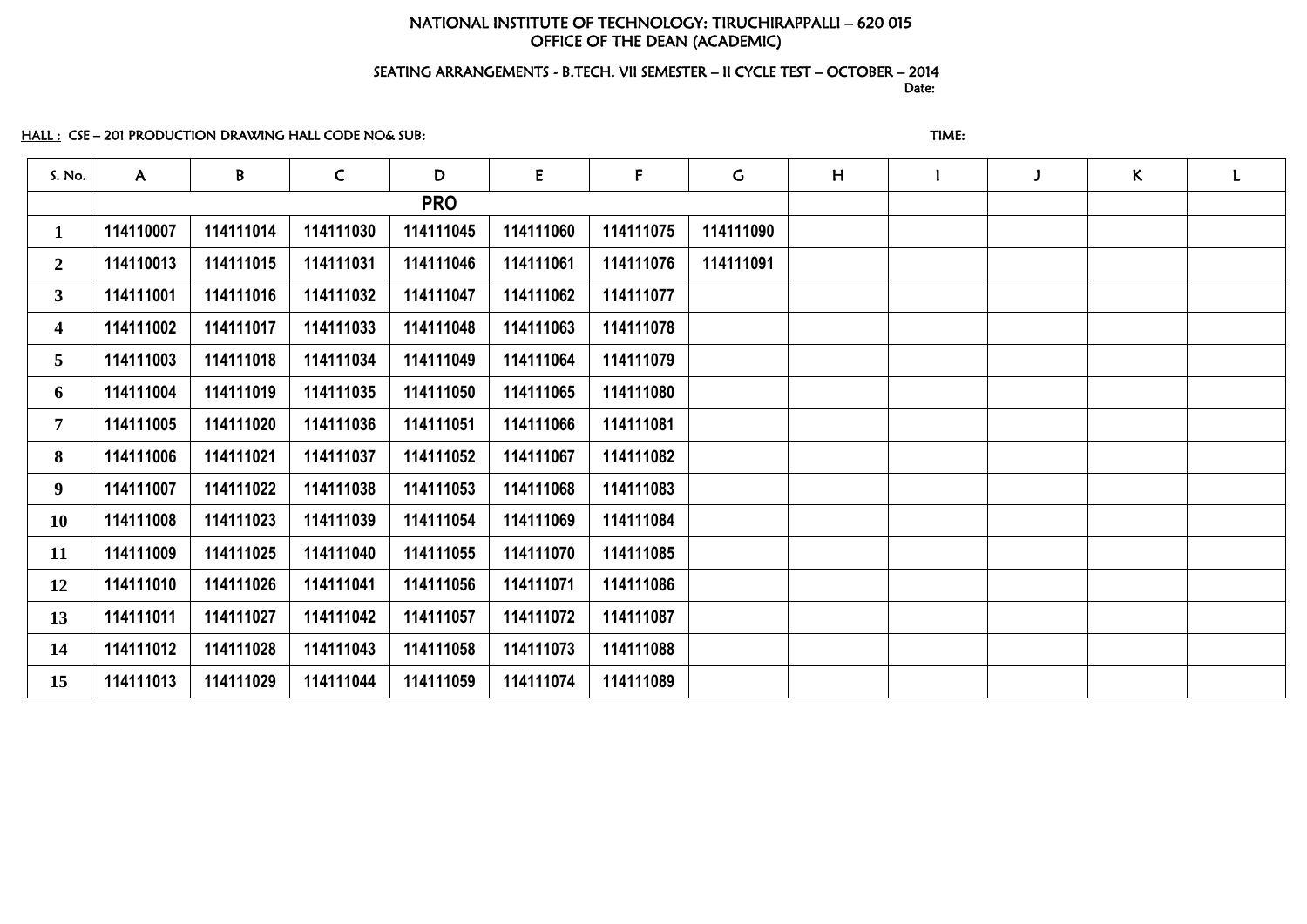#### HALL : CSE – 301 CODE NO& SUB: TIME:

| S. No                   | $\mathsf{A}$ | B         | $\mathsf{C}$ | D            | E         | F         | $\mathsf{G}$ | H | $\mathbf{I}$ |           | $\mathsf{K}$ | L          | M         | N         | $\circ$ |
|-------------------------|--------------|-----------|--------------|--------------|-----------|-----------|--------------|---|--------------|-----------|--------------|------------|-----------|-----------|---------|
|                         |              |           |              | <b>CIVIL</b> |           |           |              |   |              |           |              | <b>CHL</b> |           |           |         |
| $\mathbf{1}$            | 103111001    | 103111016 | 103111030    | 103111044    | 103111059 | 103111073 | 103111089    |   |              | 102111001 | 102111016    | 102111030  | 102111044 | 102111060 |         |
| $\overline{2}$          | 103111002    | 103111017 | 103111031    | 103111045    | 103111060 | 103111074 | 103111090    |   |              | 102111002 | 102111017    | 102111031  | 102111045 | 102111061 |         |
| $\mathbf{3}$            | 103111003    | 103111018 | 103111032    | 103111046    | 103111061 | 103111075 | 103111091    |   |              | 102111003 | 102111018    | 102111032  | 102111046 | 102111062 |         |
| $\overline{\mathbf{4}}$ | 103111004    | 103111019 | 103111033    | 103111047    | 103111062 | 103111076 | 103111092    |   |              | 102111004 | 102111019    | 102111033  | 102111047 | 102111063 |         |
| 5 <sup>5</sup>          | 103111005    | 103111020 | 103111034    | 103111048    | 103111063 | 103111077 | 103111093    |   |              | 102111005 | 102111020    | 102111034  | 102111048 | 102111064 |         |
| 6                       | 103111006    | 103111021 | 103111035    | 103111049    | 103111064 | 103111078 | 103111094    |   |              | 102111006 | 102111021    | 102111035  | 102111049 | 102111065 |         |
| $\overline{7}$          | 103111008    | 103111022 | 103111036    | 103111050    | 103111065 | 103111080 |              |   |              | 102111008 | 102111022    | 102111036  | 102111050 | 102111066 |         |
| 8                       | 103111009    | 103111023 | 103111037    | 103111052    | 103111066 | 103111081 |              |   |              | 102111009 | 102111023    | 102111037  | 102111052 | 102111067 |         |
| 9                       | 103111010    | 103111024 | 103111038    | 103111053    | 103111067 | 103111082 |              |   |              | 102111010 | 102111024    | 102111038  | 102111053 | 102111068 |         |
| <b>10</b>               | 103111011    | 103111025 | 103111039    | 103111054    | 103111068 | 103111084 |              |   |              | 102111011 | 102111025    | 102111039  | 102111054 | 102111069 |         |
| 11                      | 103111012    | 103111026 | 103111040    | 103111055    | 103111069 | 103111085 |              |   |              | 102111012 | 102111026    | 102111040  | 102111055 | 102111070 |         |
| 12                      | 103111013    | 103111027 | 103111041    | 103111056    | 103111070 | 103111086 |              |   |              | 102111013 | 102111027    | 102111041  | 102111056 |           |         |
| 13                      | 103111014    | 103111028 | 103111042    | 103111057    | 103111071 | 103111087 |              |   |              | 102111014 | 102111028    | 102111042  | 102111057 |           |         |
| 14                      | 103111015    | 103111029 | 103111043    | 103111058    | 103111072 | 103111088 |              |   |              | 102111015 | 102111029    | 102111043  | 102111059 |           |         |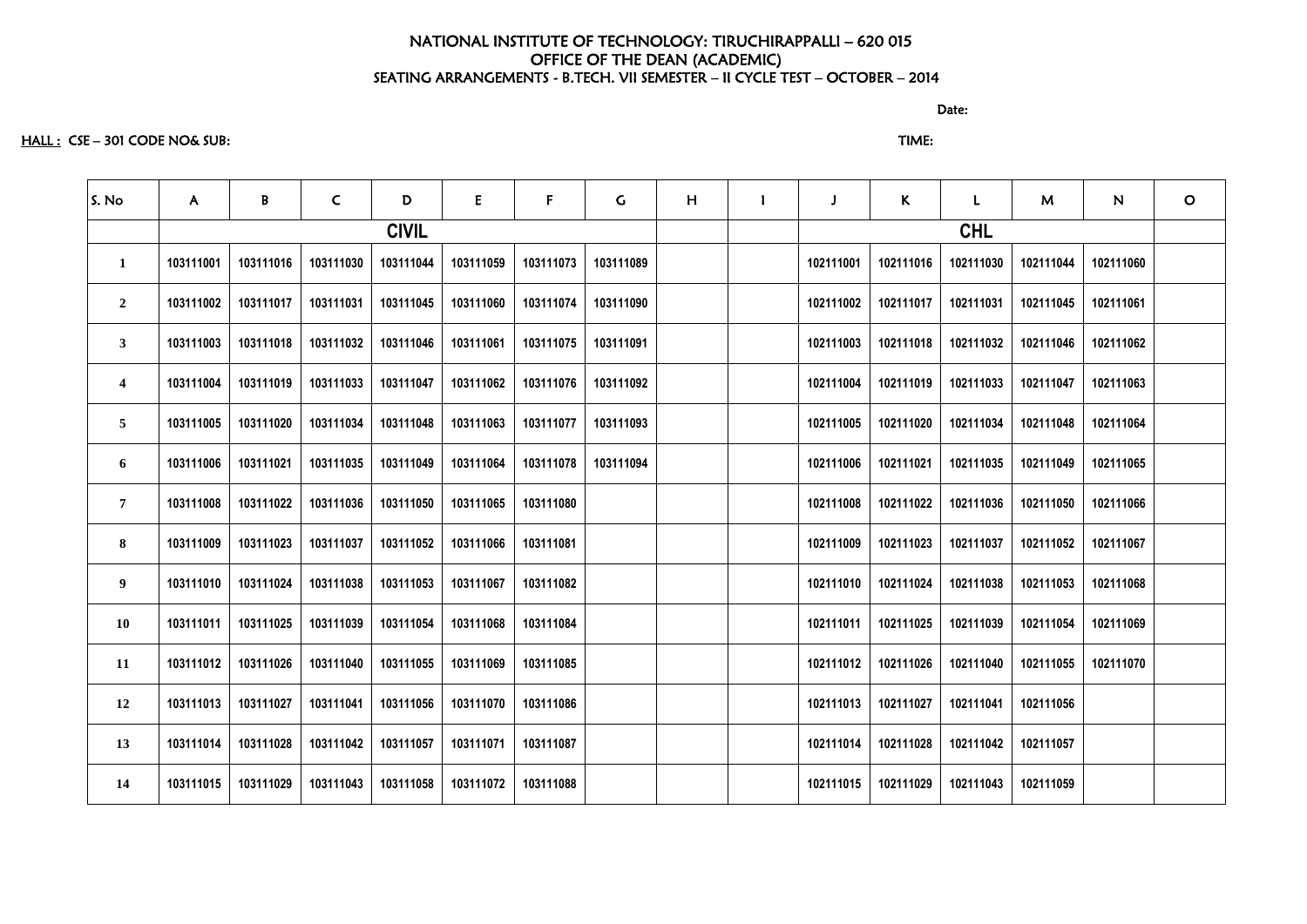HALL : CSE – 301 CODE NO& SUB: TIME:

discussion of the contract of the contract of the Date:

| S. No                   | $\mathsf{A}$ | $\mathbf{B}$ | $\mathsf{C}$ | D         | E          | $F_{\parallel}$ | $\mathsf C$ | H         |  | $\kappa$  | $\mathbf{L}$ | M         | N         | $\mathbf O$ |
|-------------------------|--------------|--------------|--------------|-----------|------------|-----------------|-------------|-----------|--|-----------|--------------|-----------|-----------|-------------|
|                         |              |              |              |           | <b>ECE</b> |                 |             |           |  |           | <b>MME</b>   |           |           |             |
| $\mathbf 1$             | 108111001    | 108111015    | 108111029    | 108111043 | 108111057  | 108111071       | 108111090   | 108111099 |  | 112110017 | 112111014    | 112111028 | 112111042 | 112111056   |
| $\overline{2}$          | 108111002    | 108111016    | 108111030    | 108111044 | 108111058  | 108111072       | 108111085   | 108111100 |  | 112111001 | 112111015    | 112111029 | 112111043 | 112111057   |
| $\mathbf{3}$            | 108111003    | 108111017    | 108111031    | 108111045 | 108111059  | 108111073       | 108111086   | 108111101 |  | 112111002 | 112111016    | 112111030 | 112111044 | 112111058   |
| $\overline{\mathbf{4}}$ | 108111004    | 108111018    | 108111032    | 108111046 | 108111060  | 108111074       | 108111087   | 108111102 |  | 112111003 | 112111017    | 112111031 | 112111045 | 112111059   |
| 5                       | 108111005    | 108111019    | 108111033    | 108111047 | 108111061  | 108111075       | 108111088   | 108111103 |  | 112111004 | 112111018    | 112111032 | 112111046 | 112111060   |
| 6                       | 108111006    | 108111020    | 108111034    | 108111048 | 108111062  | 108111076       | 108111089   | 108111104 |  | 112111005 | 112111019    | 112111033 | 112111047 | 112111061   |
| $\overline{7}$          | 108111007    | 108111021    | 108111035    | 108111049 | 108111063  | 108111077       | 108111091   | 108111105 |  | 112111006 | 112111020    | 112111034 | 112111048 | 112111062   |
| 8                       | 108111008    | 108111022    | 108111036    | 108111050 | 108111064  | 108111078       | 108111092   |           |  | 112111007 | 112111021    | 112111035 | 112111049 |             |
| 9 <sup>°</sup>          | 108111009    | 108111023    | 108111037    | 108111051 | 108111065  | 108111079       | 108111093   |           |  | 112111008 | 112111022    | 112111036 | 112111050 |             |
| <b>10</b>               | 108111010    | 108111024    | 108111038    | 108111052 | 108111066  | 108111080       | 108111094   |           |  | 112111009 | 112111023    | 112111037 | 112111051 |             |
| 11                      | 108111011    | 108111025    | 108111039    | 108111053 | 108111067  | 108111081       | 108111095   |           |  | 112111010 | 112111024    | 112111038 | 112111052 |             |
| 12                      | 108111012    | 108111026    | 108111040    | 108111054 | 108111068  | 108111082       | 108111096   |           |  | 112111011 | 112111025    | 112111039 | 112111053 |             |
| 13                      | 108111013    | 108111027    | 108111041    | 108111055 | 108111069  | 108111083       | 108111097   |           |  | 112111012 | 112111026    | 112111040 | 112111054 |             |
| 14                      | 108111014    | 108111028    | 108111042    | 108111056 | 108111070  | 108111084       | 108111098   |           |  | 112111013 | 112111027    | 112111041 | 112111055 |             |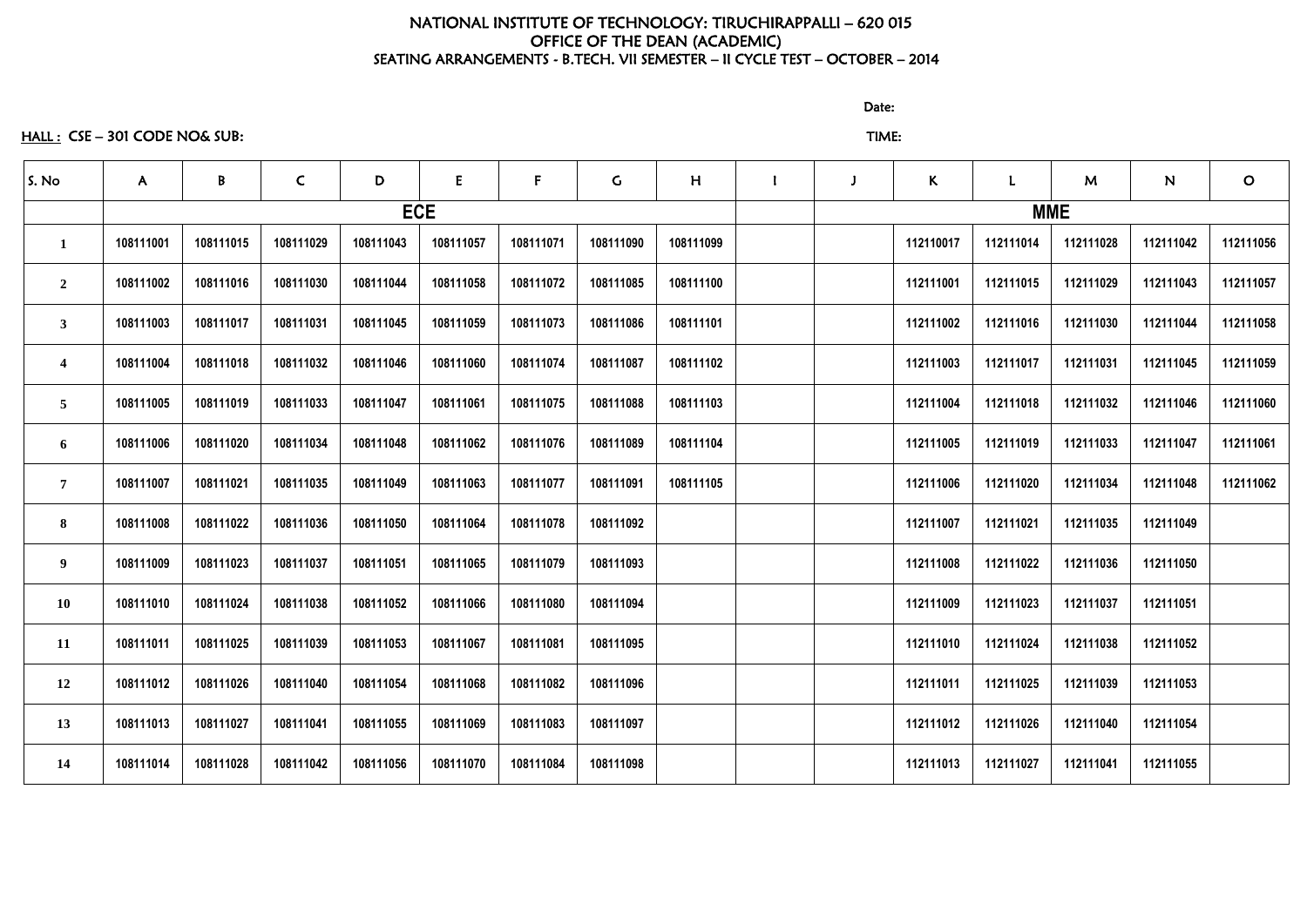discussion of the contract of the contract of the Date:

#### TIME:

#### HALL : CSE - 302 CODE NO& SUB:

| S. No                   | $\mathsf{A}$ | B | C                                                                                 | D           | E | F. | G. | H |           | $\mathsf{K}$                                                                      | M | N.         | $\mathsf{O}$                                                          | P. | Q | $\mathsf{R}$ |
|-------------------------|--------------|---|-----------------------------------------------------------------------------------|-------------|---|----|----|---|-----------|-----------------------------------------------------------------------------------|---|------------|-----------------------------------------------------------------------|----|---|--------------|
|                         |              |   |                                                                                   | <b>MECH</b> |   |    |    |   |           |                                                                                   |   | <b>CSE</b> |                                                                       |    |   |              |
| $\mathbf{1}$            |              |   | 111111001   111111017   111111032   111111047   111111062   111111079   111111094 |             |   |    |    |   | 106111001 | 106111016   106111031   106111046   106111061   106111076   106111092   106111107 |   |            |                                                                       |    |   |              |
| $\overline{2}$          |              |   | 111111002   111111018   111111033   111111048   111111063   111111080   111111095 |             |   |    |    |   | 106111002 | 106111017   106111032   106111047   106111062   106111078   106111093             |   |            |                                                                       |    |   |              |
| $\mathbf{3}$            |              |   | 111111003   111111019   111111034   111111049   111111064   111111081   111111097 |             |   |    |    |   |           | 106111003   106111018   106111033   106111048   106111063   106111079   106111094 |   |            |                                                                       |    |   |              |
| $\overline{\mathbf{4}}$ |              |   | 111111004   111111020   111111035   111111050   111111065   111111082   111111098 |             |   |    |    |   |           | 106111004   106111019   106111034   106111049   106111064   106111080   106111095 |   |            |                                                                       |    |   |              |
| $\overline{5}$          |              |   | 111111005   111111021   111111036   111111051   111111066   111111083   111111099 |             |   |    |    |   |           | 106111005   106111020   106111035   106111050   106111065   106111081   106111096 |   |            |                                                                       |    |   |              |
| 6                       |              |   | 111111006   111111022   111111037   111111052   111111067   111111084   111111101 |             |   |    |    |   |           | 106111006   106111021   106111036   106111051   106111066   106111082   106111097 |   |            |                                                                       |    |   |              |
| $\overline{7}$          |              |   | 111111007   111111023   111111038   111111053   111111069   111111085   111111102 |             |   |    |    |   | 106111007 |                                                                                   |   |            | 106111022   106111037   106111052   106111067   106111083   106111098 |    |   |              |
| 8                       |              |   | 111111008   111111024   111111039   111111054   111111070   111111086   111111103 |             |   |    |    |   |           | 106111008   106111023   106111038   106111053   106111068   106111084   106111099 |   |            |                                                                       |    |   |              |
| 9                       |              |   | 111111009   111111025   111111040   111111055   111111072   111111087   111111104 |             |   |    |    |   |           | 106111009   106111024   106111039   106111054   106111069   106111085   106111100 |   |            |                                                                       |    |   |              |
| 10                      |              |   | 111111010   111111026   111111041   111111056   111111073   111111088   111111105 |             |   |    |    |   |           | 106111010   106111025   106111040   106111055   106111070   106111086   106111101 |   |            |                                                                       |    |   |              |
| 11                      |              |   | 111111012   111111027   111111042   111111057   111111074   111111089   111111106 |             |   |    |    |   |           | 106111011   106111026   106111041   106111056   106111071   106111087   106111102 |   |            |                                                                       |    |   |              |
| 12                      |              |   | 111111013   111111028   111111043   111111058   111111075   111111090   111111107 |             |   |    |    |   |           | 106111012   106111027   106111042   106111057   106111072   106111088   106111103 |   |            |                                                                       |    |   |              |
| 13                      |              |   | 111111014   111111029   111111044   111111059   111111076   111111091             |             |   |    |    |   |           | 106111013   106111028   106111043   106111058   106111073   106111089   106111104 |   |            |                                                                       |    |   |              |
| 14                      |              |   | 111111015   111111030   111111045   111111060   111111077   111111092             |             |   |    |    |   |           | 106111014   106111029   106111044   106111059   106111074   106111090   106111105 |   |            |                                                                       |    |   |              |
| 15                      |              |   | 111111016   111111031   111111046   111111061   111111078   111111093             |             |   |    |    |   |           | 106111015   106111030   106111045   106111060   106111075   106111091   106111106 |   |            |                                                                       |    |   |              |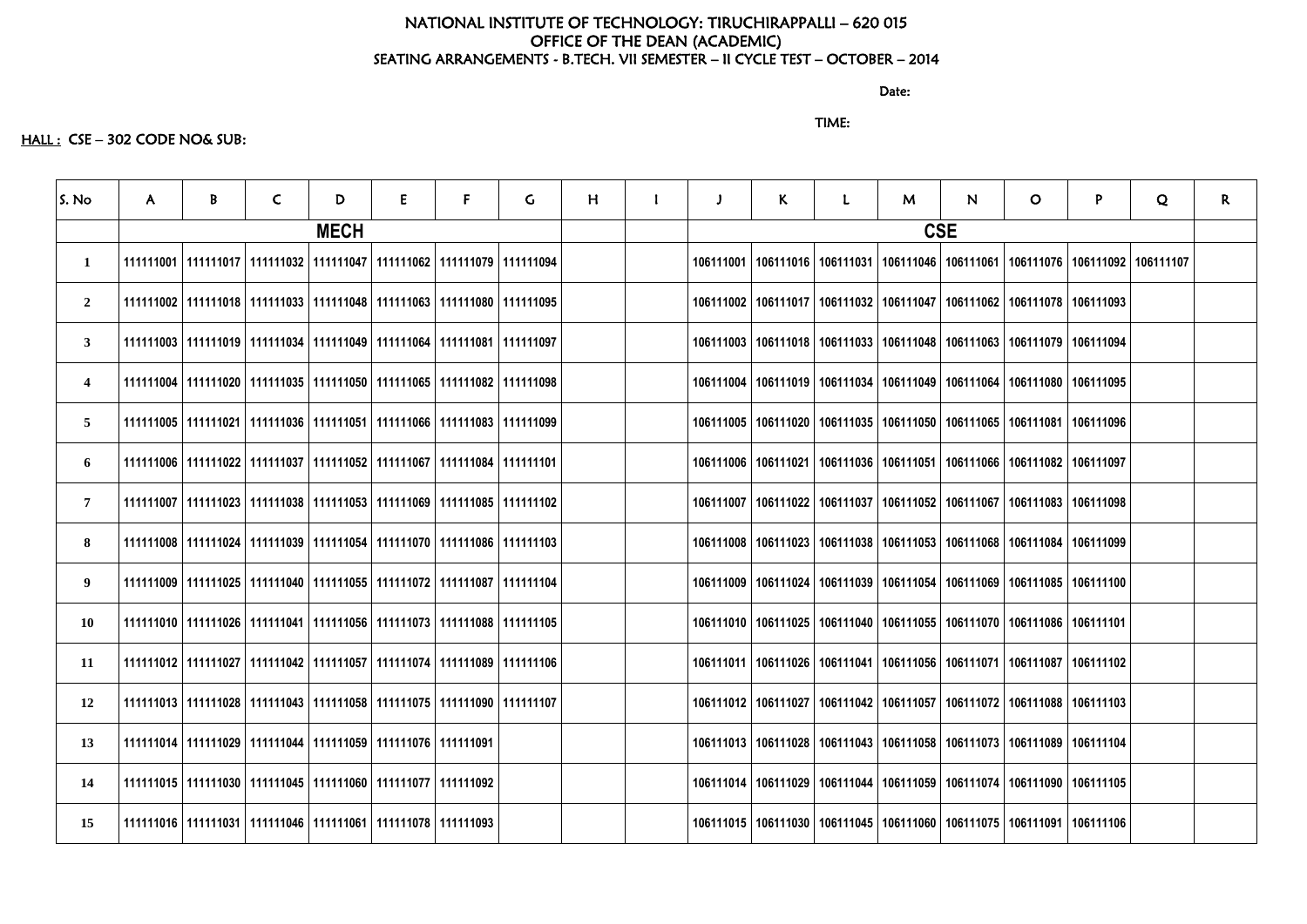discussion of the contract of the contract of the Date:

# HALL : CSE – 302 CODE NO& SUB: TIME:

| S. No          | $\mathsf{A}$ | B         | $\mathsf{C}$ | D          | E         | F.        | G         | H |           | K.        | L.        | M          | N         | $\mathbf O$ | P         | Q |
|----------------|--------------|-----------|--------------|------------|-----------|-----------|-----------|---|-----------|-----------|-----------|------------|-----------|-------------|-----------|---|
|                |              |           |              | <b>ICE</b> |           |           |           |   |           |           |           | <b>EEE</b> |           |             |           |   |
| $\mathbf{1}$   | 110111001    | 110111018 | 110111033    | 110111048  | 110111064 | 110111079 | 110111094 |   | 107110034 | 107111015 | 107111031 | 107111046  | 107111061 | 107111076   | 107111092 |   |
| $\overline{2}$ | 110111002    | 110111019 | 110111034    | 110111049  | 110111065 | 110111080 |           |   | 107111001 | 107111016 | 107111032 | 107111047  | 107111062 | 107111077   | 107111093 |   |
| $3^{\circ}$    | 110111004    | 110111020 | 110111035    | 110111050  | 110111066 | 110111081 |           |   | 107111002 | 107111017 | 107111033 | 107111048  | 107111063 | 107111078   | 107111094 |   |
| 4              | 110111005    | 110111021 | 110111036    | 110111051  | 110111067 | 110111082 |           |   | 107111003 | 107111018 | 107111034 | 107111049  | 107111064 | 107111079   | 107111095 |   |
| 5              | 110111006    | 110111022 | 110111037    | 110111052  | 110111068 | 110111083 |           |   | 107111004 | 107111019 | 107111035 | 107111050  | 107111065 | 107111080   | 107111096 |   |
| 6              | 110111007    | 110111023 | 110111038    | 110111053  | 110111069 | 110111084 |           |   | 107111005 | 107111020 | 107111036 | 107111051  | 107111066 | 107111081   | 107111097 |   |
| $\overline{7}$ | 110111008    | 110111024 | 110111039    | 110111054  | 110111070 | 110111085 |           |   | 107111006 | 107111021 | 107111037 | 107111052  | 107111067 | 107111082   | 107111098 |   |
| 8              | 110111009    | 110111025 | 110111040    | 110111056  | 110111071 | 110111086 |           |   | 107111007 | 107111022 | 107111038 | 107111053  | 107111068 | 107111083   | 107111099 |   |
| 9              | 110111010    | 110111026 | 110111041    | 110111057  | 110111072 | 110111087 |           |   | 107111008 | 107111023 | 107111039 | 107111054  | 107111069 | 107111084   | 107111100 |   |
| <b>10</b>      | 110111011    | 110111027 | 110111042    | 110111058  | 110111073 | 110111088 |           |   | 107111009 | 107111025 | 107111040 | 107111055  | 107111070 | 107111085   | 107111101 |   |
| 11             | 110111012    | 110111028 | 110111043    | 110111059  | 110111074 | 110111089 |           |   | 107111010 | 107111026 | 107111041 | 107111056  | 107111071 | 107111086   | 107111103 |   |
| 12             | 110111014    | 110111029 | 110111044    | 110111060  | 110111075 | 110111090 |           |   | 107111011 | 107111027 | 107111042 | 107111057  | 107111072 | 107111087   | 107111104 |   |
| 13             | 110111015    | 110111030 | 110111045    | 110111061  | 110111076 | 110111091 |           |   | 107111012 | 107111028 | 107111043 | 107111058  | 107111073 | 107111088   | 107111105 |   |
| 14             | 110111016    | 110111031 | 110111046    | 110111062  | 110111077 | 110111092 |           |   | 107111013 | 107111029 | 107111044 | 107111059  | 107111074 | 107111090   |           |   |
| 15             | 110111017    | 110111032 | 110111047    | 110111063  | 110111078 | 110111093 |           |   | 107111014 | 107111030 | 107111045 | 107111060  | 107111075 | 107111091   |           |   |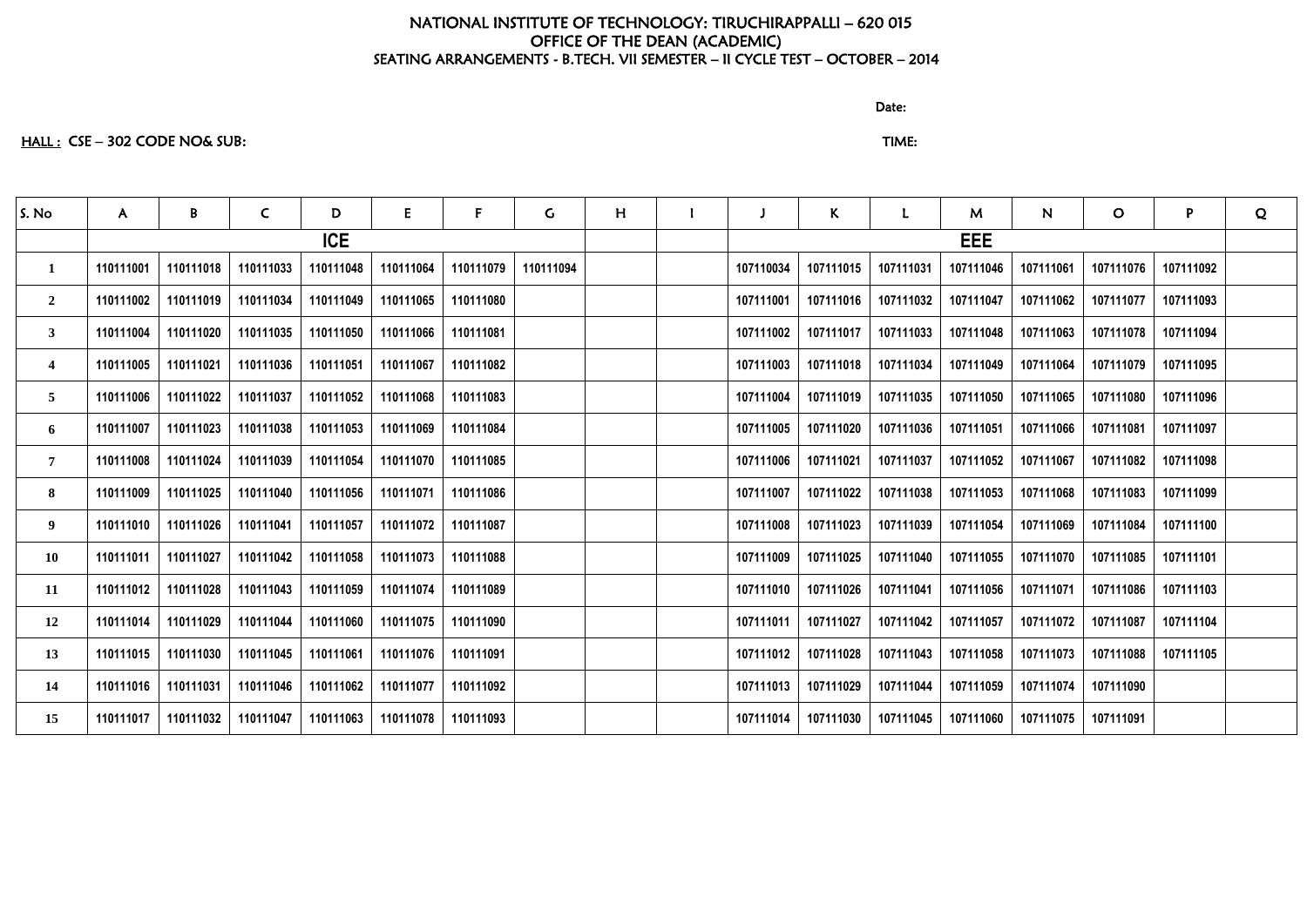HALL : CSE – 301 CODE NO& SUB: TIME:

| S. No                   | A                                         | B         | $\mathsf{C}$ | D                          | E         | $\mathsf{F}$                     | G         | H                                       |                                         |              | K         | L         | M                | N         | $\mathbf O$ |
|-------------------------|-------------------------------------------|-----------|--------------|----------------------------|-----------|----------------------------------|-----------|-----------------------------------------|-----------------------------------------|--------------|-----------|-----------|------------------|-----------|-------------|
| $\mathbf{1}$            | <u>CIVIL</u><br><b>CE460</b><br>103111004 | 103111028 | 103111060    | 103111085                  | 102111036 | <u>CSE</u><br>CS453<br>106111001 | 106111038 | 106111086                               | 107111063                               | 108111060    | 107111029 | 107111061 | 107111100        | 110111044 | 110111089   |
| $\overline{2}$          | 103111006                                 | 103111029 | 103111061    | 103111089                  | 102111040 | 106111003                        | 106111040 | 106111087                               | 107111077                               | 108111064    | 107111033 | 107111065 | 107111101        | 110111046 | 110111090   |
| $\mathbf{3}$            | 103111008                                 | 103111030 | 103111063    | 103111091                  | 102111041 | 106111004                        | 106111042 | 106111088                               | 107111081                               | 108111071    | 107111035 | 107111067 | $ICE$<br>$IC451$ | 110111050 | 110111092   |
| $\overline{\mathbf{4}}$ | 103111010                                 | 103111031 | 103111065    | 103111093                  | 102111042 | 106111005                        | 106111047 | 106111089                               | 107111085                               | 108111080    | 107111039 | 107111071 | 110111002        | 110111052 | 110111093   |
| $\overline{5}$          | 103111011                                 | 103111033 | 103111066    | $CHL$<br>CL09<br>102111001 | 102111048 | 106111007                        | 106111050 | 106111093                               | 107111096                               | 108111083    | 107111041 | 107111074 | 110111007        | 110111058 | 110111094   |
| 6                       | 103111012                                 | 103111034 | 103111069    | 102111004                  | 102111053 | 106111008                        | 106111055 | 106111094                               | 107111099                               | 108111088    | 107111043 | 107111075 | 110111009        | 110111070 |             |
| $\overline{7}$          | 103111013                                 | 103111035 | 103111071    | 102111006                  | 102111060 | 106111014                        | 106111062 | 106111095                               | <u>EEE</u><br><b>EC461</b><br>107111078 | 108111089    | 107111045 | 107111076 | 110111019        | 110111071 |             |
| 8                       | 103111019                                 | 103111036 | 103111072    | 102111008                  | 102111061 | 106111018                        | 106111064 | 106111101                               | <b>ECE</b><br>EC461<br>108111003        | 108111093    | 107111047 | 107111087 | 110111023        | 110111074 |             |
| 9                       | 103111020                                 | 103111038 | 103111073    | 102111010                  | 102111063 | 106111019                        | 106111065 | 106111103                               | 108111017                               | 108111102    | 107111048 | 107111088 | 110111027        | 110111075 |             |
| <b>10</b>               | 103111021                                 | 103111039 | 103111076    | 102111019                  | 102111064 | 106111021                        | 106111070 | 106111107                               | 108111026                               | EEE<br>EE360 | 107111051 | 107111090 | 110111029        | 110111077 |             |
| <b>11</b>               | 103111022                                 | 103111050 | 103111077    | 102111021                  | 102111065 | 106111023                        | 106111071 | <b>EEE</b><br><b>CS453</b><br>107111003 | 108111027                               | 107109074    | 107111052 | 107111092 | 110111034        | 110111078 |             |
| 12                      | 103111025                                 | 103111053 | 103111078    | 102111024                  | 102111066 | 106111029                        | 106111078 | 107111017                               | 108111037                               | 107111004    | 107111056 | 107111095 | 110111037        | 110111081 |             |
| 13                      | 103111026                                 | 103111055 | 103111080    | 102111025                  | 102111068 | 106111031                        | 106111082 | 107111027                               | 108111042                               | 107111007    | 107111058 | 107111097 | 110111042        | 110111082 |             |
| 14                      | 103111027                                 | 103111057 | 103111084    | 102111031                  |           | 106111036                        | 106111083 | 107111050                               | 108111058                               | 107111025    | 107111060 | 107111098 | 110111043        | 110111086 |             |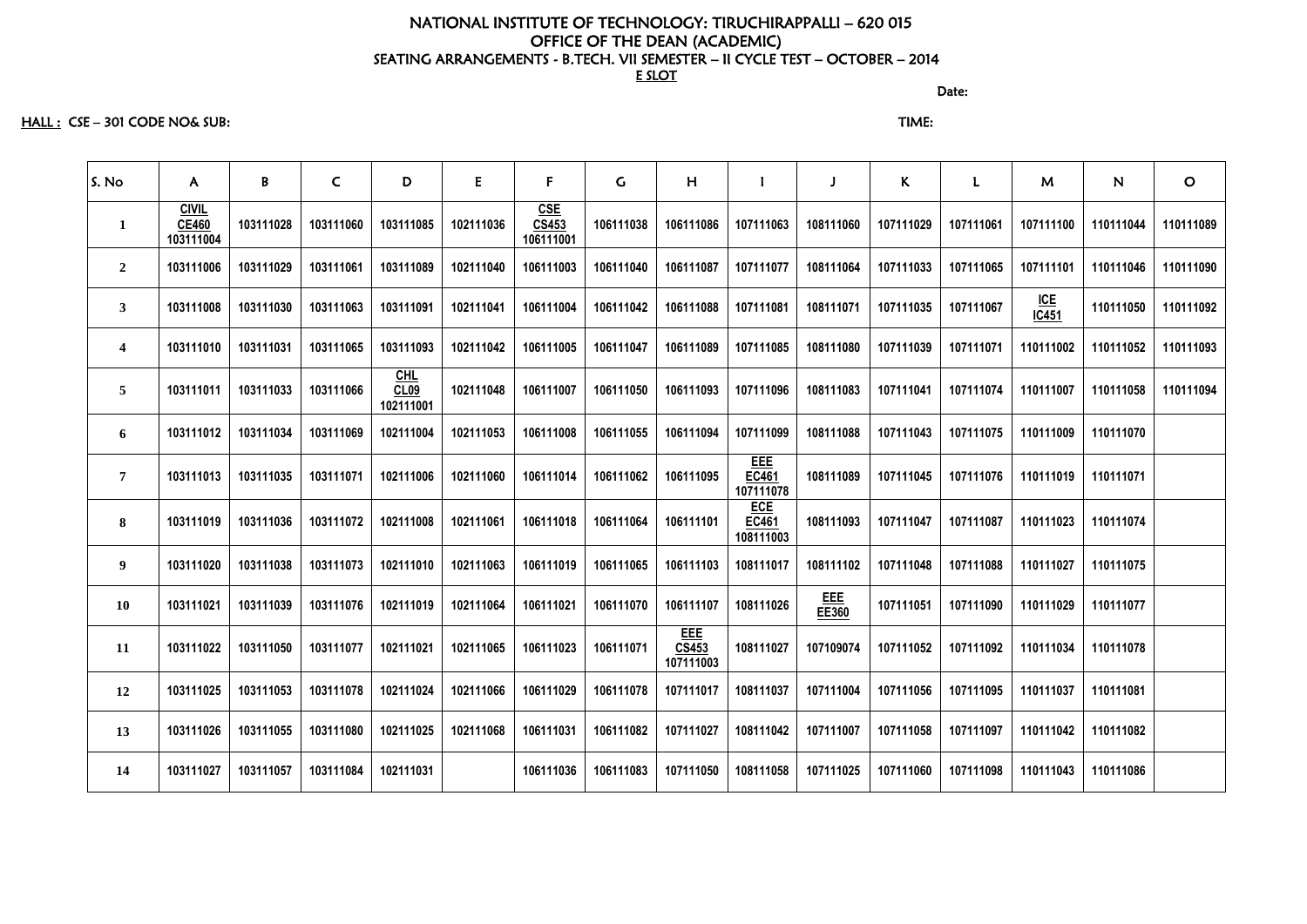# HALL : CSE – 302 CODE NO& SUB: TIME:

discussion of the contract of the contract of the Date:

| S. No                   | $\mathsf{A}$                             | B         | $\mathsf{C}$                            | D         | E.                                      | F.        | $\mathsf{G}$ | H         |                                         | $\mathbf{J}$ | K | $\mathbf{L}$ | M | N | $\mathsf{O}$ | P | Q |
|-------------------------|------------------------------------------|-----------|-----------------------------------------|-----------|-----------------------------------------|-----------|--------------|-----------|-----------------------------------------|--------------|---|--------------|---|---|--------------|---|---|
| $\mathbf{1}$            | <b>MECH</b><br><b>ME453</b><br>111111003 | 111111079 | <b>MME</b><br><b>MT457</b><br>112110017 | 112111029 | <b>PRO</b><br><b>PR461</b><br>114111003 | 114111028 | 114111053    | 114111071 | <b>PRO</b><br><b>PR451</b><br>114110007 | 114111046    |   |              |   |   |              |   |   |
| $\mathbf{2}$            | 111111016                                | 111111082 | 112111005                               | 112111031 | 114111004                               | 114111030 | 114111055    | 114111072 | 114110013                               | 114111054    |   |              |   |   |              |   |   |
| 3 <sup>7</sup>          | 111111043                                | 111111083 | 112111007                               | 112111036 | 114111005                               | 114111031 | 114111056    | 114111075 | 114111001                               | 114111057    |   |              |   |   |              |   |   |
| $\overline{\mathbf{4}}$ | 111111047                                | 111111090 | 112111008                               | 112111037 | 114111007                               | 114111034 | 114111058    | 114111076 | 114111002                               | 114111064    |   |              |   |   |              |   |   |
| 5 <sup>5</sup>          | 111111052                                | 111111101 | 112111009                               | 112111044 | 114111008                               | 114111035 | 114111059    | 114111077 | 114111011                               | 114111073    |   |              |   |   |              |   |   |
| 6                       | 111111053                                | 111111103 | 112111012                               | 112111048 | 114111009                               | 114111036 | 114111060    | 114111078 | 114111015                               | 114111074    |   |              |   |   |              |   |   |
| 7 <sup>1</sup>          | 111111057                                |           | 112111014                               | 112111049 | 114111010                               | 114111037 | 114111061    | 114111079 | 114111017                               | 114111080    |   |              |   |   |              |   |   |
| 8                       | 111111058                                |           | 112111017                               | 112111050 | 114111012                               | 114111038 | 114111062    | 114111082 | 114111018                               | 114111081    |   |              |   |   |              |   |   |
| 9                       | 111111060                                |           | 112111018                               | 112111051 | 114111013                               | 114111043 | 114111063    | 114111084 | 114111022                               | 114111083    |   |              |   |   |              |   |   |
| 10                      | 111111061                                |           | 112111020                               | 112111052 | 114111016                               | 114111044 | 114111065    | 114111085 | 114111026                               | 114111091    |   |              |   |   |              |   |   |
| 11                      | 111111064                                |           | 112111023                               | 112111053 | 114111019                               | 114111047 | 114111066    | 114111086 | 114111032                               |              |   |              |   |   |              |   |   |
| 12                      | 111111069                                |           | 112111024                               | 112111055 | 114111020                               | 114111048 | 114111067    | 114111087 | 114111033                               |              |   |              |   |   |              |   |   |
| 13                      | 111111070                                |           | 112111026                               | 112111057 | 114111021                               | 114111049 | 114111068    | 114111088 | 114111040                               |              |   |              |   |   |              |   |   |
| 14                      | 111111072                                |           | 112111027                               | 112111058 | 114111025                               | 114111051 | 114111069    | 114111089 | 114111041                               |              |   |              |   |   |              |   |   |
| 15                      | 111111077                                |           | 112111028                               |           | 114111027                               | 114111052 | 114111070    | 114111090 | 114111042                               |              |   |              |   |   |              |   |   |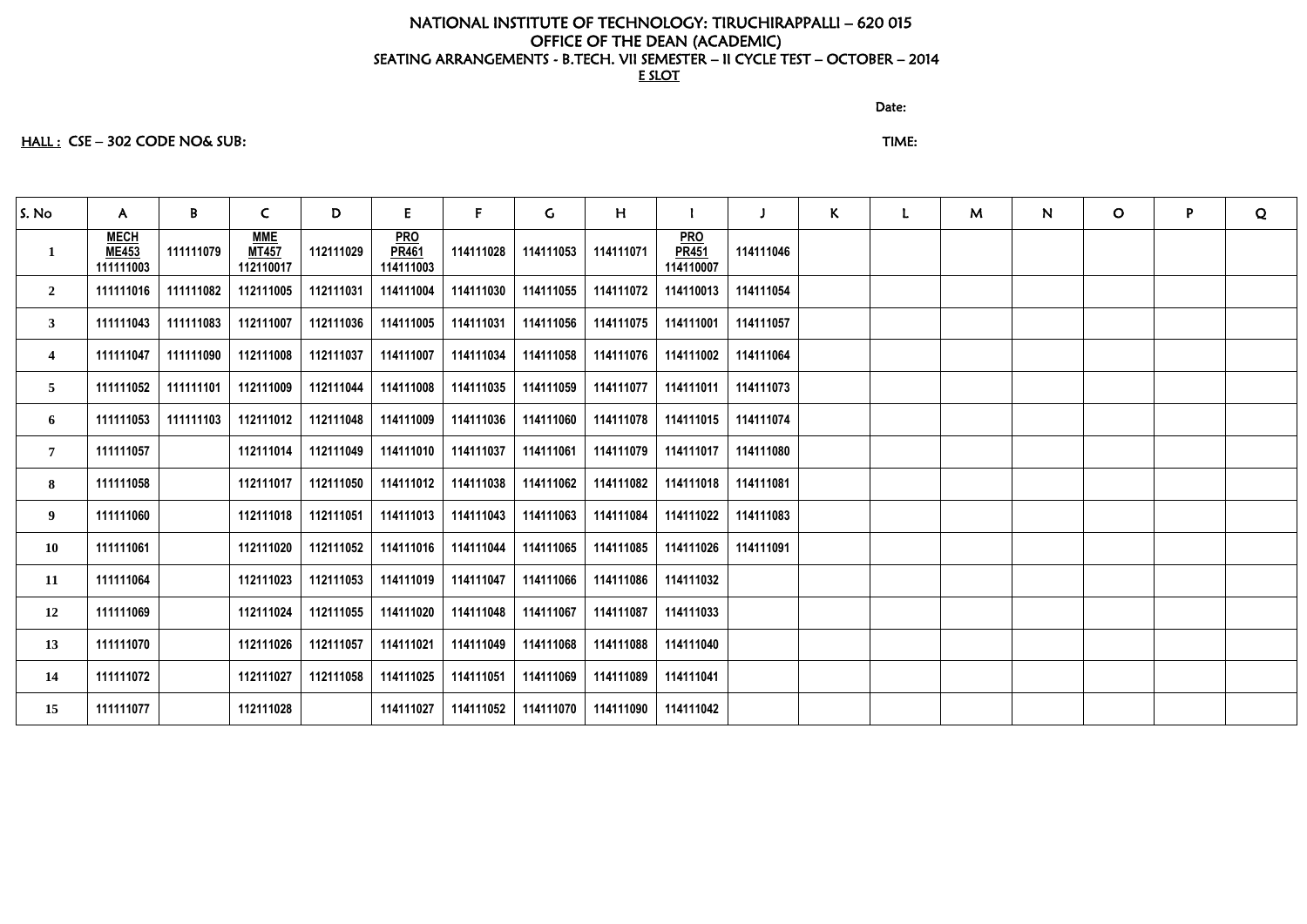discussion of the contract of the contract of the contract of the contract of the contract of the contract of the contract of the contract of the contract of the contract of the contract of the contract of the contract of

HALL : CSE – 301 CODE NO& SUB: TIME:

| S. No                   | $\mathsf{A}$                       | B         | $\mathsf{C}$                     | D         | E         | F         | $\mathsf{C}$ | H         |                           |           | $\mathsf{K}$ | $\mathsf{L}$ | M                                         | N.                                       | $\mathsf{O}$ |
|-------------------------|------------------------------------|-----------|----------------------------------|-----------|-----------|-----------|--------------|-----------|---------------------------|-----------|--------------|--------------|-------------------------------------------|------------------------------------------|--------------|
| $\mathbf{1}$            | CE465<br><b>CIVIL</b><br>103111001 | 103111048 | 103111088                        | 107111012 | 107111029 | 107111046 | 107111062    | 107111082 | 107111104                 | 110111021 | 110111047    | 110111077    | <b>ME435</b><br>$CHL$<br>102111009        | <b>ME435</b><br><b>MECH</b><br>111111010 |              |
| $\overline{2}$          | 103111002                          | 103111049 | 103111089                        | 107111013 | 107111030 | 107111048 | 107111065    | 107111083 | 107111105                 | 110111024 | 110111048    | 110111079    | <b>ME435</b><br><b>CIVIL</b><br>103111078 | 111111023                                |              |
| $\mathbf{3}$            | 103111014                          | 103111054 | 103111092                        | 107111014 | 107111031 | 107111049 | 107111066    | 107111084 | EE008<br>ICE<br>110111001 | 110111025 | 110111051    | 110111080    | 103111079                                 | 111111029                                |              |
| $\overline{\mathbf{4}}$ | 103111015                          | 103111056 | 103111094                        | 107111015 | 107111032 | 107111051 | 107111068    | 107111086 | 110111005                 | 110111030 | 110111052    | 110111084    | <b>ME435</b><br><b>MME</b><br>112111014   | 111111030                                |              |
| $\overline{5}$          | 103111017                          | 103111058 | EE008<br><b>EEE</b><br>107110034 | 107111016 | 107111033 | 107111052 | 107111069    | 107111087 | 110111006                 | 110111031 | 110111053    | 110111085    | 112111055                                 | 111111033                                |              |
| 6                       | 103111032                          | 103111062 | 107111001                        | 107111018 | 107111034 | 107111053 | 107111070    | 107111088 | 110111008                 | 110111032 | 110111054    | 110111088    |                                           | 111111041                                |              |
| $\overline{7}$          | 103111037                          | 103111064 | 107111002                        | 107111019 | 107111036 | 107111054 | 107111071    | 107111090 | 110111009                 | 110111033 | 110111058    | 110111092    |                                           | 111111043                                |              |
| 8                       | 103111040                          | 103111067 | 107111005                        | 107111020 | 107111037 | 107111055 | 107111072    | 107111091 | 110111010                 | 110111035 | 110111063    | 110111093    |                                           | 111111045                                |              |
| 9                       | 103111041                          | 103111068 | 107111006                        | 107111021 | 107111038 | 107111056 | 107111073    | 107111093 | 110111011                 | 110111037 | 110111064    |              |                                           | 111111046                                |              |
| <b>10</b>               | 103111043                          | 103111074 | 107111007                        | 107111022 | 107111040 | 107111057 | 107111074    | 107111094 | 110111015                 | 110111040 | 110111065    |              |                                           | 111111052                                |              |
| 11                      | 103111044                          | 103111075 | 107111008                        | 107111023 | 107111042 | 107111058 | 107111075    | 107111098 | 110111016 110111041       |           | 110111067    |              |                                           | 111111074                                |              |
| 12                      | 103111045                          | 103111081 | 107111009                        | 107111025 | 107111043 | 107111059 | 107111076    | 107111100 | 110111017                 | 110111044 | 110111070    |              |                                           |                                          |              |
| 13                      | 103111046                          | 103111086 | 107111010                        | 107111026 | 107111044 | 107111060 | 107111079    | 107111101 | 110111018                 | 110111045 | 110111071    |              |                                           |                                          |              |
| 14                      | 103111047                          | 103111087 | 107111011                        | 107111028 | 107111045 | 107111061 | 107111080    | 107111103 | 110111020                 | 110111046 | 110111074    |              |                                           |                                          |              |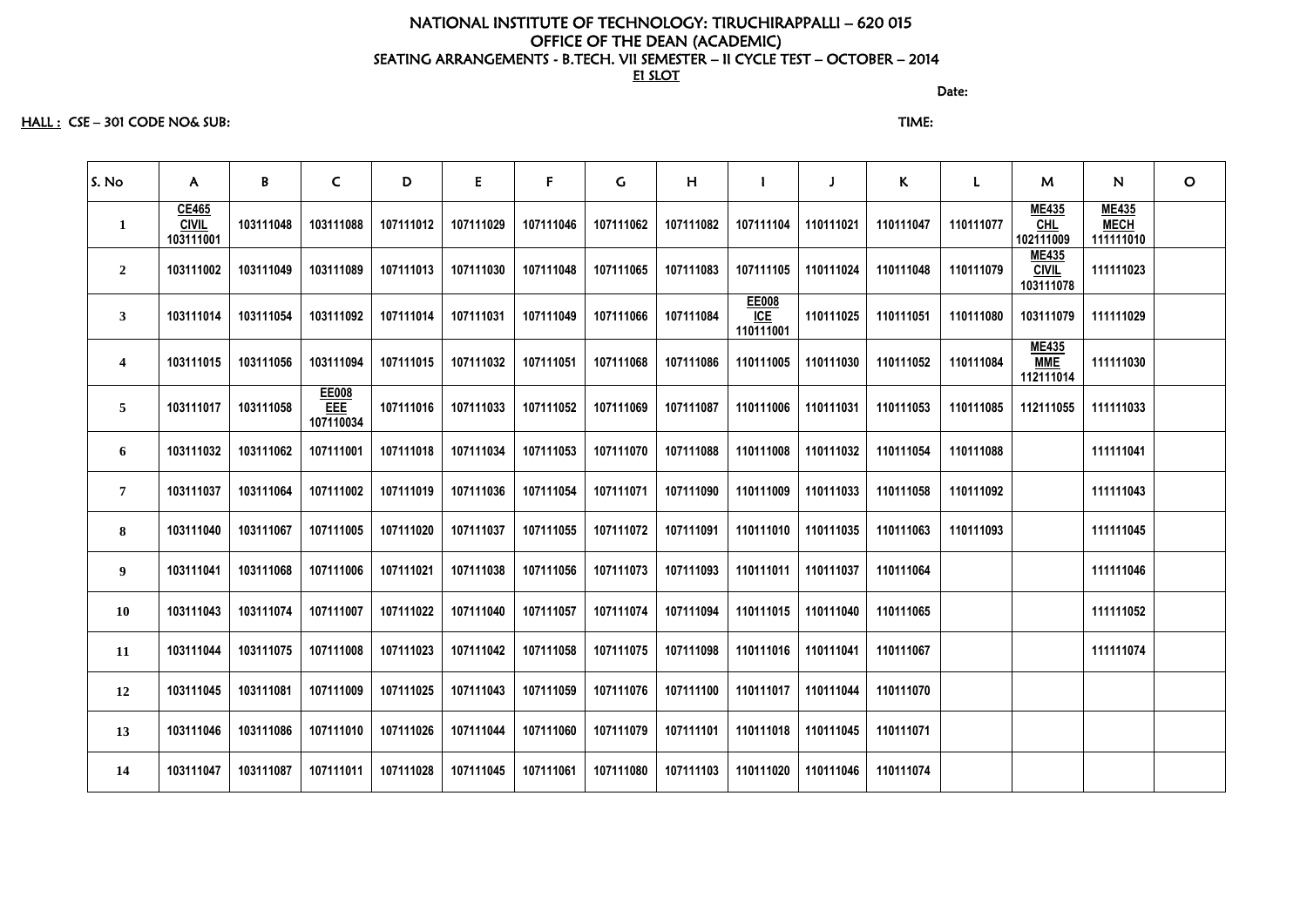# HALL : CSE – 301 CODE NO& SUB: TIME:

discussion of the contract of the contract of the Date:

| S. No                   | $\mathsf{A}$                     | $\mathsf{B}$ | $\mathsf{C}$ | D | E | $\mathsf{F}$ | $\mathsf{G}$ | H | $\mathbf{I}$ | $\mathbf{J}$ | $\kappa$ | $\mathbf{L}$ | M | N | $\mathsf{O}$ |
|-------------------------|----------------------------------|--------------|--------------|---|---|--------------|--------------|---|--------------|--------------|----------|--------------|---|---|--------------|
| $\mathbf{1}$            | <u>MT456</u><br>MME<br>112111001 | 112111029    | 112111048    |   |   |              |              |   |              |              |          |              |   |   |              |
| $\overline{2}$          | 112111003                        | 112111030    | 112111051    |   |   |              |              |   |              |              |          |              |   |   |              |
| $\mathbf{3}$            | 112111004                        | 112111031    | 112111052    |   |   |              |              |   |              |              |          |              |   |   |              |
| $\overline{\mathbf{4}}$ | 112111006                        | 112111032    | 112111054    |   |   |              |              |   |              |              |          |              |   |   |              |
| $5\overline{)}$         | 112111007                        | 112111033    | 112111056    |   |   |              |              |   |              |              |          |              |   |   |              |
| $\boldsymbol{6}$        | 112111009                        | 112111034    | 112111059    |   |   |              |              |   |              |              |          |              |   |   |              |
| $7\overline{ }$         | 112111010                        | 112111035    | 112111060    |   |   |              |              |   |              |              |          |              |   |   |              |
| 8                       | 112111011                        | 112111038    | 112111061    |   |   |              |              |   |              |              |          |              |   |   |              |
| 9 <sub>o</sub>          | 112111015                        | 112111039    |              |   |   |              |              |   |              |              |          |              |   |   |              |
| 10                      | 112111017                        | 112111040    |              |   |   |              |              |   |              |              |          |              |   |   |              |
| 11                      | 112111019                        | 112111041    |              |   |   |              |              |   |              |              |          |              |   |   |              |
| 12                      | 112111021                        | 112111043    |              |   |   |              |              |   |              |              |          |              |   |   |              |
| 13                      | 112111022                        | 112111045    |              |   |   |              |              |   |              |              |          |              |   |   |              |
| 14                      | 112111025                        | 112111047    |              |   |   |              |              |   |              |              |          |              |   |   |              |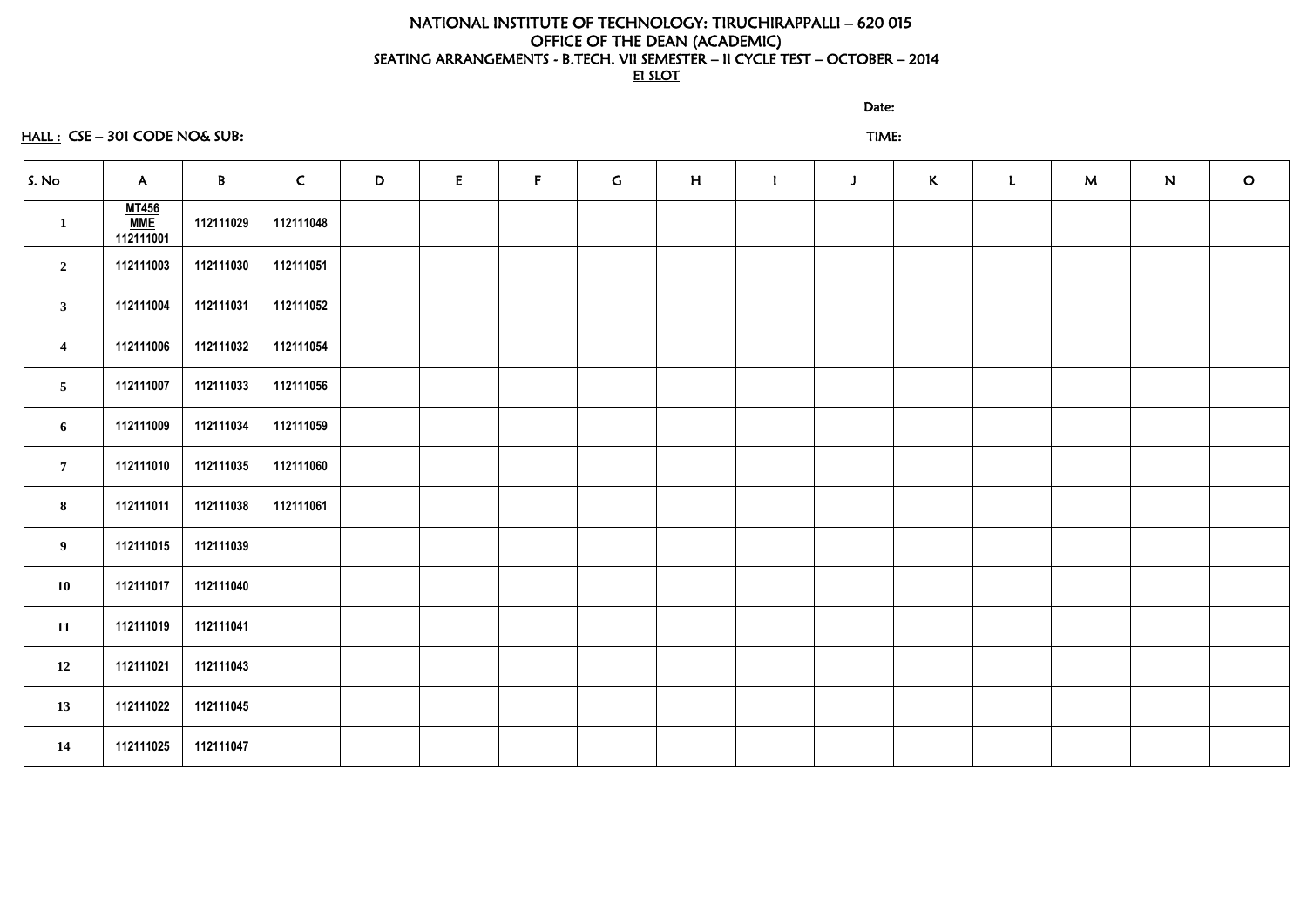HALL : CSE – 301 CODE NO& SUB: TIME:

| S. No                   | $\mathsf{A}$                       | B         | $\mathsf{C}$                     | D         | E         | $\mathsf F$ | $\mathsf C$ | H                                       |           |           | K.                                       | L         | M         | N         | $\mathbf O$                      |
|-------------------------|------------------------------------|-----------|----------------------------------|-----------|-----------|-------------|-------------|-----------------------------------------|-----------|-----------|------------------------------------------|-----------|-----------|-----------|----------------------------------|
| $\mathbf{1}$            | CE455<br><b>CIVIL</b><br>103111003 | 103111033 | 103111069                        | 102111009 | 102111024 | 102111038   | 102111055   | <b>MT451</b><br><b>MME</b><br>112111001 | 112111030 | 112111054 | <b>ME461</b><br><b>MECH</b><br>111111001 | 111111028 | 111111050 | 111111091 | $\frac{IC453}{ICE}$<br>110111036 |
| $\overline{2}$          | 103111005                          | 103111034 | 103111076                        | 102111010 | 102111025 | 102111039   | 102111056   | 112111002                               | 112111033 | 112111056 | 111111002                                | 111111029 | 111111051 | 111111093 | 110111038                        |
| 3 <sup>1</sup>          | 103111006                          | 103111035 | 103111077                        | 102111011 | 102111026 | 102111042   | 102111057   | 112111003                               | 112111035 | 112111058 | 111111005                                | 111111030 | 111111053 | 111111094 | 110111057                        |
| $\overline{\mathbf{4}}$ | 103111008                          | 103111036 | 103111079                        | 102111012 | 102111027 | 102111043   | 102111059   | 112111004                               | 112111038 | 112111059 | 111111008                                | 111111031 | 111111054 | 111111097 | 110111061                        |
| $5\phantom{.0}$         | 103111009                          | 103111038 | 103111080                        | 102111013 | 102111028 | 102111044   | 102111060   | 112111010                               | 112111039 | 112111060 | 111111009                                | 111111032 | 111111061 | 111111099 | 110111076                        |
| 6                       | 103111010                          | 103111039 | 103111084                        | 102111014 | 102111029 | 102111045   | 102111061   | 112111013                               | 112111040 | 112111061 | 111111012                                | 111111034 | 111111066 | 111111102 | EE455<br>EEE<br>107109074        |
| $\overline{7}$          | 103111012                          | 103111042 | 103111088                        | 102111015 | 102111030 | 102111046   | 102111062   | 112111015                               | 112111041 | 112111062 | 111111014                                | 111111035 | 111111070 | 111111104 | 107111035                        |
| 8                       | 103111020                          | 103111043 | 103111091                        | 102111016 | 102111031 | 102111047   | 102111063   | 112111016                               | 112111042 |           | 111111016                                | 111111037 | 111111074 | 111111107 | 107111039                        |
| $\boldsymbol{9}$        | 103111021                          | 103111048 | 103111093                        | 102111017 | 102111032 | 102111048   | 102111064   | 112111019                               | 112111043 |           | 111111017                                | 111111038 | 111111076 |           | 107111041                        |
| 10                      | 103111025                          | 103111053 | CL415<br><b>CHL</b><br>102111002 | 102111018 | 102111033 | 102111049   | 102111067   | 112111020                               | 112111045 |           | 111111021                                | 111111039 | 111111077 |           | 107111047                        |
| 11                      | 103111026                          | 103111058 | 102111003                        | 102111019 | 102111034 | 102111050   | 102111068   | 112111021                               | 112111046 |           | 111111022                                | 111111040 | 111111078 |           | 107111064                        |
| 12                      | 103111027                          | 103111059 | 102111004                        | 102111020 | 102111035 | 102111052   | 102111069   | 112111022                               | 112111047 |           | 111111024                                | 111111042 | 111111080 |           | 107111078                        |
| 13                      | 103111029                          | 103111061 | 102111005                        | 102111022 | 102111036 | 102111053   | 102111070   | 112111024                               | 112111049 |           | 111111025                                | 111111044 | 111111084 |           | 107111095                        |
| 14                      | 103111030                          | 103111067 | 102111008                        | 102111023 | 102111037 | 102111054   |             | 112111025                               | 112111050 |           | 111111027                                | 111111049 | 111111085 |           |                                  |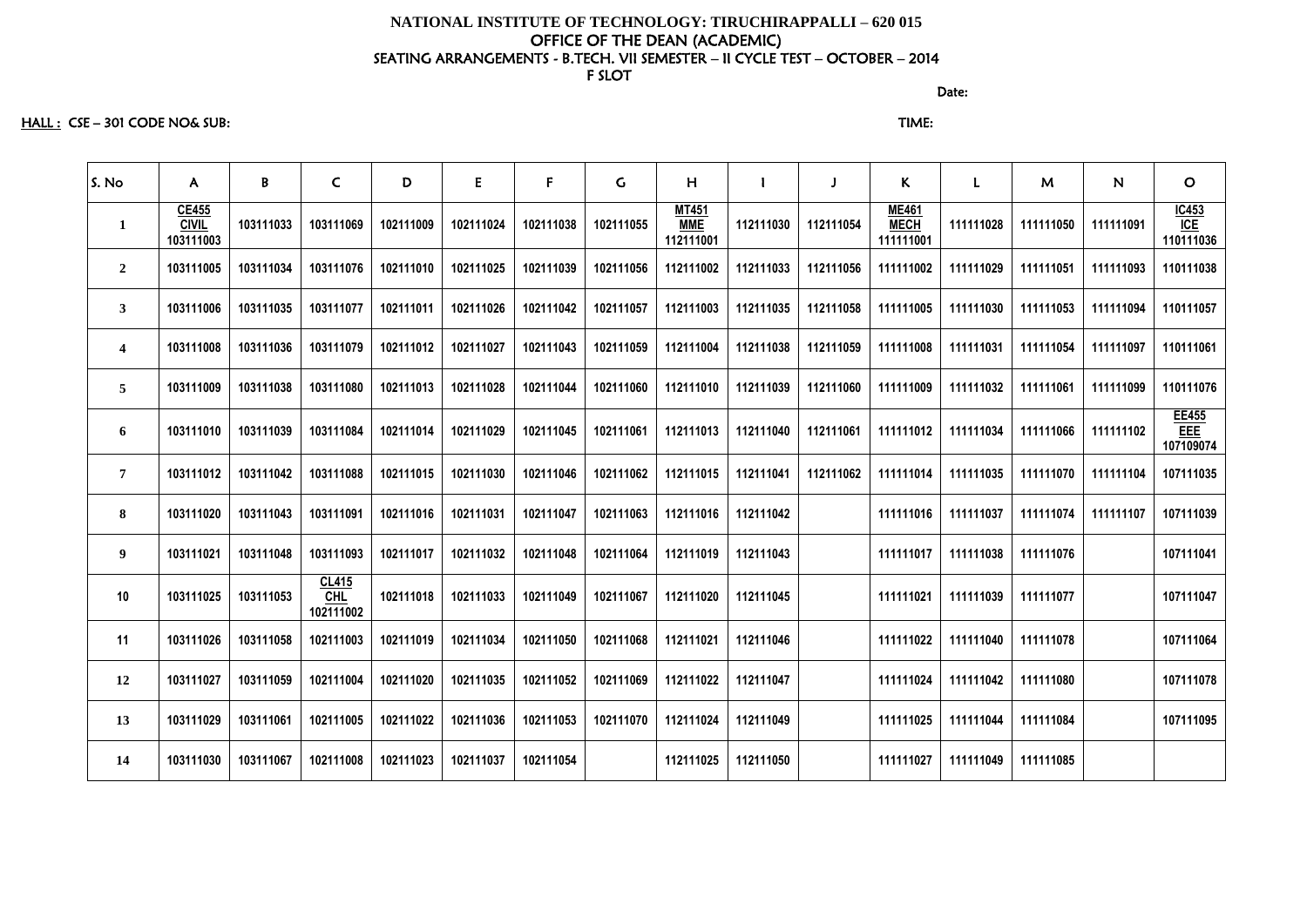#### NATIONAL INSTITUTE OF TECHNOLOGY: TIRUCHIRAPPALLI – 620 015 OFFICE OF THE DEAN (ACADEMIC) SEATING ARRANGEMENTS - B.TECH. VII SEMESTER – II CYCLE TEST – OCTOBER – 2014<br>Date: For the state: the state of  $\overline{\text{F}}$  such that  $\overline{\text{F}}$  such that  $\overline{\text{F}}$  such that  $\overline{\text{F}}$  such that  $\overline{\text{F}}$  such that  $\overline{\text{F}}$  such that  $\overline{\text{F}}$  such that  $\overline{\text{F}}$  such that  $\overline{\text{F}}$  such that  $\overline{\$

TIME:

#### $HALL:$   $CSE - 302$  CODE NO& SUB:

| S. No                   | $\mathsf{A}$              | B                                             | $\mathsf{C}$ | D | E                                 | $\mathsf{F}$                             | G                                 | H                     |                                  | $\mathbf{J}$                                                                                                                                                                                                         | K |                                               | M | N.                    | $\mathbf{O}$                                  | P                                        | Q         | $\mathsf{R}$ |
|-------------------------|---------------------------|-----------------------------------------------|--------------|---|-----------------------------------|------------------------------------------|-----------------------------------|-----------------------|----------------------------------|----------------------------------------------------------------------------------------------------------------------------------------------------------------------------------------------------------------------|---|-----------------------------------------------|---|-----------------------|-----------------------------------------------|------------------------------------------|-----------|--------------|
| $\mathbf{1}$            | CS455<br>CSE<br>106111002 | 106111027                                     |              |   | 106111049   106111069   106111096 | <b>ME455</b><br><b>MECH</b><br>111111004 |                                   | 111111055   111111081 | EC453<br><b>ECE</b><br>108111001 |                                                                                                                                                                                                                      |   | 108111016   108111033   108111050   108111067 |   | 108111084   108111101 |                                               | <b>PR457</b><br><b>PROD</b><br>114111007 | 114111080 |              |
| $\overline{2}$          |                           |                                               |              |   |                                   |                                          |                                   |                       |                                  | 106111006   106111028   106111051   106111070   106111098   111111006   111111056   111111082   108111002   108111018   108111034   108111051   108111068                                                            |   |                                               |   |                       | 108111085   108111103   114111014   114111083 |                                          |           |              |
| $\mathbf{3}$            |                           |                                               |              |   |                                   |                                          |                                   |                       |                                  | 106111009   106111030   106111052   106111072   106111099   111111010   111111057   111111083   108111004   108111019   108111035   108111052   108111069   108111086   10811104   114111017   114111088             |   |                                               |   |                       |                                               |                                          |           |              |
| $\overline{\mathbf{4}}$ |                           |                                               |              |   |                                   |                                          |                                   |                       |                                  | 106111010   106111032   106111053   106111073   106111100   111111013   111111058   111111086   108111005   108111020   108111036   108111053   108111070   108111087   10811105   114111018   114111018   114111089 |   |                                               |   |                       |                                               |                                          |           |              |
| $\overline{5}$          |                           |                                               |              |   |                                   |                                          |                                   |                       |                                  | 106111011   106111033   106111054   106111074   106111102   111111015   111111059   111111087   108111006   108111021   108111038   108111054   108111072   108111090                                                |   |                                               |   |                       |                                               | 114111029 114111091                      |           |              |
| 6                       |                           |                                               |              |   |                                   |                                          |                                   |                       |                                  | 106111012   106111034   106111056   106111075   106111104   111111018   111111060   111111088   108111007   108111022   108111040   108111055   108111073   108111091                                                |   |                                               |   |                       |                                               | 114111035                                |           |              |
| $\overline{7}$          |                           |                                               |              |   |                                   |                                          |                                   |                       |                                  | 106111013   106111035   106111057   106111076   106111105   111111019   111111063   111111089   108111008   108111023   108111041   108111056   108111074   108111092                                                |   |                                               |   |                       |                                               | 114111039                                |           |              |
| 8                       |                           |                                               |              |   |                                   |                                          |                                   |                       |                                  | 106111015   106111037   106111058   106111079   106111106   111111020   111111064   111111090   108111009   108111024   108111043   108111057   108111075   108111094                                                |   |                                               |   |                       |                                               | 114111040                                |           |              |
| 9                       |                           | 106111016   106111039   106111059   106111080 |              |   |                                   |                                          |                                   |                       |                                  | 111111023   111111065   111111092   108111010   108111025   108111044   108111059   108111076   108111095                                                                                                            |   |                                               |   |                       |                                               | 114111041                                |           |              |
| <b>10</b>               |                           | 106111017   106111041   106111060   106111081 |              |   |                                   |                                          |                                   |                       |                                  | 111111026   111111067   111111095   108111011   108111028   108111045   108111061   108111077   108111096                                                                                                            |   |                                               |   |                       |                                               | 114111045                                |           |              |
| 11                      |                           | 106111020   106111043   106111061   106111084 |              |   |                                   |                                          |                                   |                       |                                  | 111111033   111111069   111111098   108111012   108111029   108111046   108111062   108111078   108111097                                                                                                            |   |                                               |   |                       |                                               | 114111050                                |           |              |
| 12                      |                           | 106111022   106111044   106111063   106111085 |              |   |                                   |                                          |                                   |                       |                                  | 111111036   111111072   111111101   108111013   108111030   108111047   108111063   108111079   108111098                                                                                                            |   |                                               |   |                       |                                               | 114111059                                |           |              |
| 13                      |                           | 106111024   106111045   106111066   106111090 |              |   |                                   |                                          |                                   |                       |                                  | 111111041   111111073   111111103   108111014   108111031   108111048   108111065   108111081   108111099                                                                                                            |   |                                               |   |                       |                                               | 114111073                                |           |              |
| 14                      |                           | 106111025   106111046   106111067   106111091 |              |   |                                   |                                          |                                   |                       |                                  | 111111046   111111075   111111105   108111015   108111032   108111049   108111066   108111082   108111100                                                                                                            |   |                                               |   |                       |                                               | 114111074                                |           |              |
| 15                      |                           | 106111026   106111048   106111068   106111092 |              |   |                                   |                                          | 111111048   111111079   111111106 |                       |                                  |                                                                                                                                                                                                                      |   |                                               |   |                       |                                               | 114111077                                |           |              |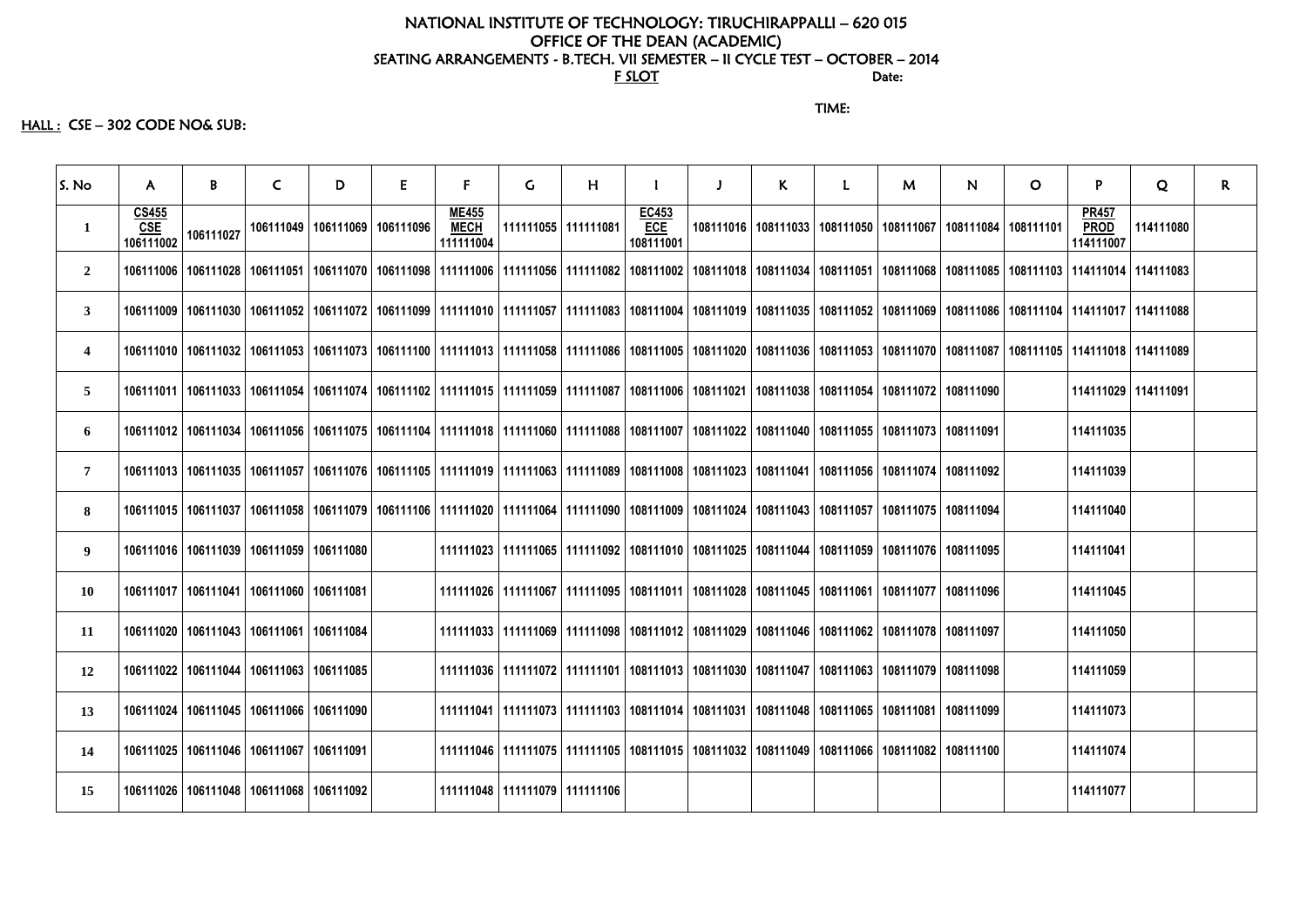#### discussion of the contract of the contract of the Date:

#### HALL : CSE – 301 CODE NO& SUB: TIME:

| S. No                   | $\mathsf{A}$                              | B                                  | $\mathsf{C}$ | D                                | E                                | $\mathsf{F}$                                   | $\mathsf C$ | H                                | $\mathbf{I}$                             | $\mathbf{J}$                            | K | $\mathbf{L}$ | M | N | $\circ$ |
|-------------------------|-------------------------------------------|------------------------------------|--------------|----------------------------------|----------------------------------|------------------------------------------------|-------------|----------------------------------|------------------------------------------|-----------------------------------------|---|--------------|---|---|---------|
| $\mathbf{1}$            | <b>HM404</b><br><b>CIVIL</b><br>103111016 | <b>HM404</b><br>$CHL$<br>102111013 | 102111067    | <b>HM404</b><br>CSE<br>106111002 | <b>HM404</b><br>EEE<br>107111020 | $\frac{\text{HM404}}{\text{ECE}}$<br>108111010 | 108111105   | <b>HM404</b><br>ICE<br>110111008 | <b>HM404</b><br><b>MECH</b><br>111111004 | <b>HM404</b><br><b>MME</b><br>112111008 |   |              |   |   |         |
| $\boldsymbol{2}$        | 103111018                                 | 102111020                          | 102111070    | 106111011                        | 107111021                        | 108111013                                      |             | 110111014                        | 111111006                                | 112111012                               |   |              |   |   |         |
| $\mathbf{3}$            | 103111024                                 | 102111030                          |              | 106111023                        | 107111036                        | 108111031                                      |             | 110111021                        | 111111012                                | 112111013                               |   |              |   |   |         |
| $\overline{\mathbf{4}}$ | 103111028                                 | 102111038                          |              | 106111035                        | 107111037                        | 108111032                                      |             | 110111028                        | 111111014                                | 112111018                               |   |              |   |   |         |
| 5                       | 103111050                                 | 102111039                          |              | 106111037                        | 107111042                        | 108111040                                      |             | 110111056                        | 111111032 112111023                      |                                         |   |              |   |   |         |
| 6                       | 103111052                                 | 102111040                          |              | 106111048                        | 107111064                        | 108111057                                      |             | 110111066                        | 111111035                                | 112111036                               |   |              |   |   |         |
| $\overline{7}$          | 103111055                                 | 102111041                          |              | 106111052                        | 107111068                        | 108111072                                      |             | 110111078                        | 111111080                                | 112111053                               |   |              |   |   |         |
| 8                       | 103111066                                 | 102111045                          |              | 106111060                        | 107111077                        | 108111076                                      |             | 110111081                        | 111111094                                | 112111057                               |   |              |   |   |         |
| 9                       | 103111070                                 | 102111046                          |              | 106111063                        | 107111085                        | 108111083                                      |             | 110111087                        | 111111102                                |                                         |   |              |   |   |         |
| <b>10</b>               | 103111079                                 | 102111049                          |              | 106111068                        | 107111093                        | 108111087                                      |             | 110111094                        |                                          |                                         |   |              |   |   |         |
| 11                      | 103111082                                 | 102111055                          |              | 106111080                        | 107111096                        | 108111088                                      |             |                                  |                                          |                                         |   |              |   |   |         |
| 12                      | 103111089                                 | 102111062                          |              | 106111082                        | 107111103                        | 108111096                                      |             |                                  |                                          |                                         |   |              |   |   |         |
| 13                      |                                           | 102111065                          |              | 106111099                        |                                  | 108111098                                      |             |                                  |                                          |                                         |   |              |   |   |         |
| 14                      |                                           | 102111066                          |              |                                  |                                  | 108111101                                      |             |                                  |                                          |                                         |   |              |   |   |         |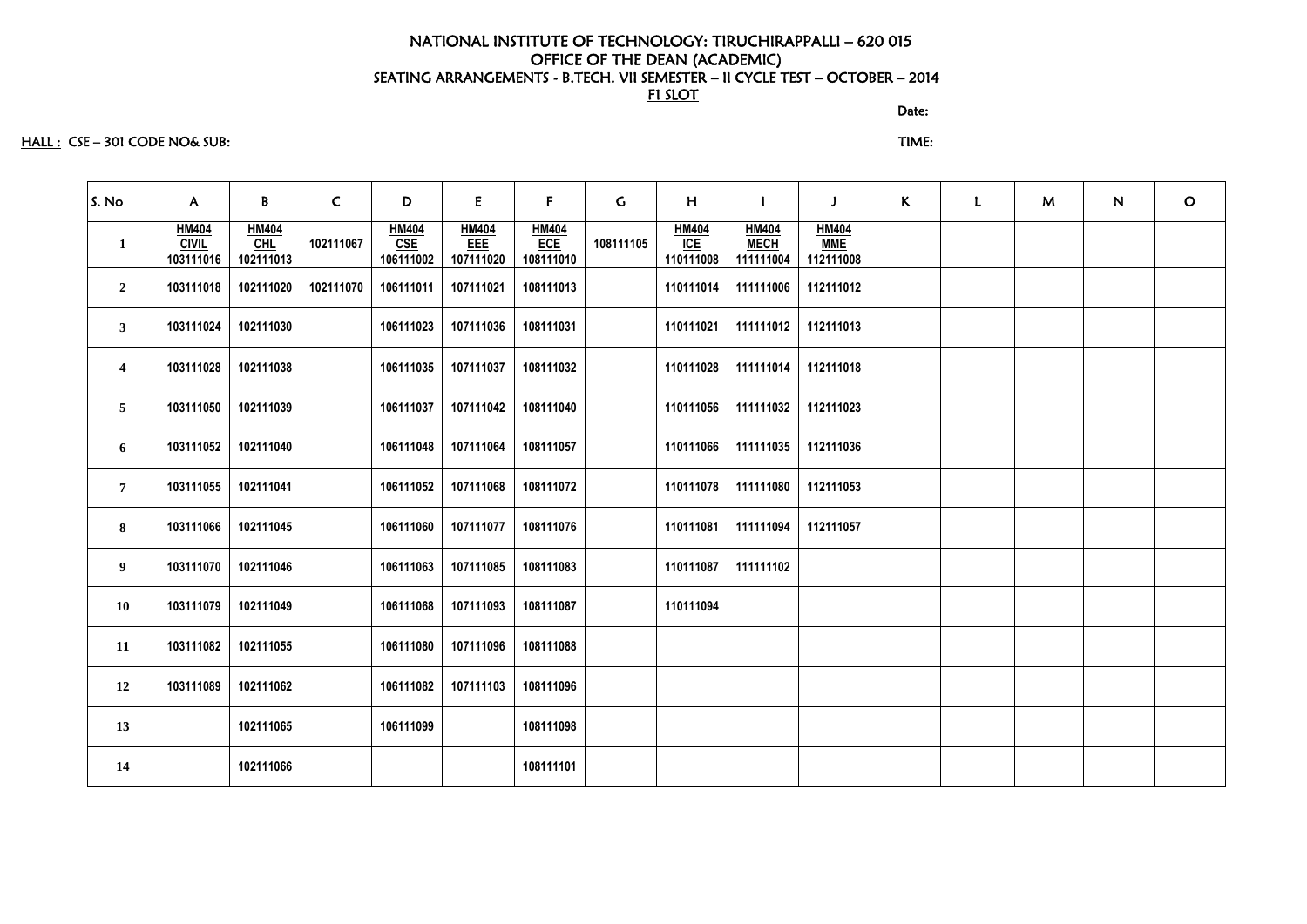discussion of the contract of the contract of the Date:

# HALL : CSE – 301 CODE NO& SUB: TIME:

| S. No                   | $\mathsf{A}$                             | $\mathbf{B}$ | $\mathsf{C}$ | D         | E         | $\mathsf{F}$                            | $\mathsf{G}$                     | H         |           |                                          | $\mathsf{K}$ | L         | M         | N         | $\mathbf{O}$                                         |
|-------------------------|------------------------------------------|--------------|--------------|-----------|-----------|-----------------------------------------|----------------------------------|-----------|-----------|------------------------------------------|--------------|-----------|-----------|-----------|------------------------------------------------------|
|                         | <b>PR459</b><br><b>PROD</b><br>114111001 | 114111022    | 114111028    | 114111055 | 114111075 | <b>PR459</b><br><b>EEE</b><br>107111005 | <b>PR459</b><br>ICE<br>110111002 | 110111050 | 110111086 | <b>PR459</b><br><b>MECH</b><br>111111001 | 111111024    | 111111045 | 111111075 | 111111097 | <b>PR459</b><br>$\overline{\text{ECE}}$<br>108111014 |
| $\overline{2}$          | 114111003                                | 114111023    | 114111030    | 114111056 | 114111076 | 107111023                               | 110111004                        | 110111057 | 110111087 | 111111002                                | 111111025    | 111111047 | 111111076 | 111111098 | 108111033                                            |
| 3                       | 114111004                                | 114111025    | 114111032    | 114111057 | 114111078 | 107111027                               | 110111006                        | 110111059 | 110111088 | 111111003                                | 111111026    | 111111048 | 111111078 | 111111099 | 108111044                                            |
| $\overline{\mathbf{4}}$ | 114111005                                | 114111026    | 114111034    | 114111058 | 114111079 | 107111031                               | 110111007                        | 110111060 | 110111091 | 111111005                                | 111111027    | 111111049 | 111111081 | 111111104 | 108111051                                            |
| $\overline{5}$          | 114111006                                | 114111027    | 114111036    | 114111060 | 114111081 | 107111032                               | 110111012                        | 110111062 |           | 111111008                                | 111111028    | 111111050 | 111111084 | 111111105 | 108111053                                            |
| 6                       | 114111008                                |              | 114111037    | 114111061 | 114111082 | 107111066                               | 110111014                        | 110111066 |           | 111111009                                | 111111031    | 111111054 | 111111085 | 111111106 | 108111065                                            |
| $\overline{7}$          | 114111009                                |              | 114111038    | 114111062 | 114111084 | 107111079                               | 110111019                        | 110111068 |           | 111111013                                | 111111034    | 111111055 | 111111086 | 111111107 | 108111094                                            |
| 8                       | 114111010                                |              | 114111043    | 114111065 | 114111085 | 107111099                               | 110111022                        | 110111069 |           | 111111015                                | 111111036    | 111111056 | 111111087 |           |                                                      |
| 9                       | 114111012                                |              | 114111044    | 114111067 | 114111086 |                                         | 110111027                        | 110111072 |           | 111111017                                | 111111037    | 111111059 | 111111088 |           |                                                      |
| <b>10</b>               | 114111013                                |              | 114111047    | 114111068 | 114111087 |                                         | 110111028                        | 110111073 |           | 111111018                                | 111111038    | 111111063 | 111111089 |           |                                                      |
| 11                      | 114111015                                |              | 114111048    | 114111069 | 114111090 |                                         | 110111034                        | 110111075 |           | 111111019                                | 111111039    | 111111065 | 111111091 |           |                                                      |
| 12                      | 114111016                                |              | 114111049    | 114111070 |           |                                         | 110111038                        | 110111076 |           | 111111020                                | 111111040    | 111111066 | 111111092 |           |                                                      |
| 13                      | 114111019                                |              | 114111052    | 114111071 |           |                                         | 110111039                        | 110111080 |           | 111111021                                | 111111042    | 111111067 | 111111093 |           |                                                      |
| 14                      | 114111021                                |              | 114111053    | 114111072 |           |                                         | 110111049                        | 110111082 |           | 111111022                                | 111111044    | 111111073 | 111111095 |           |                                                      |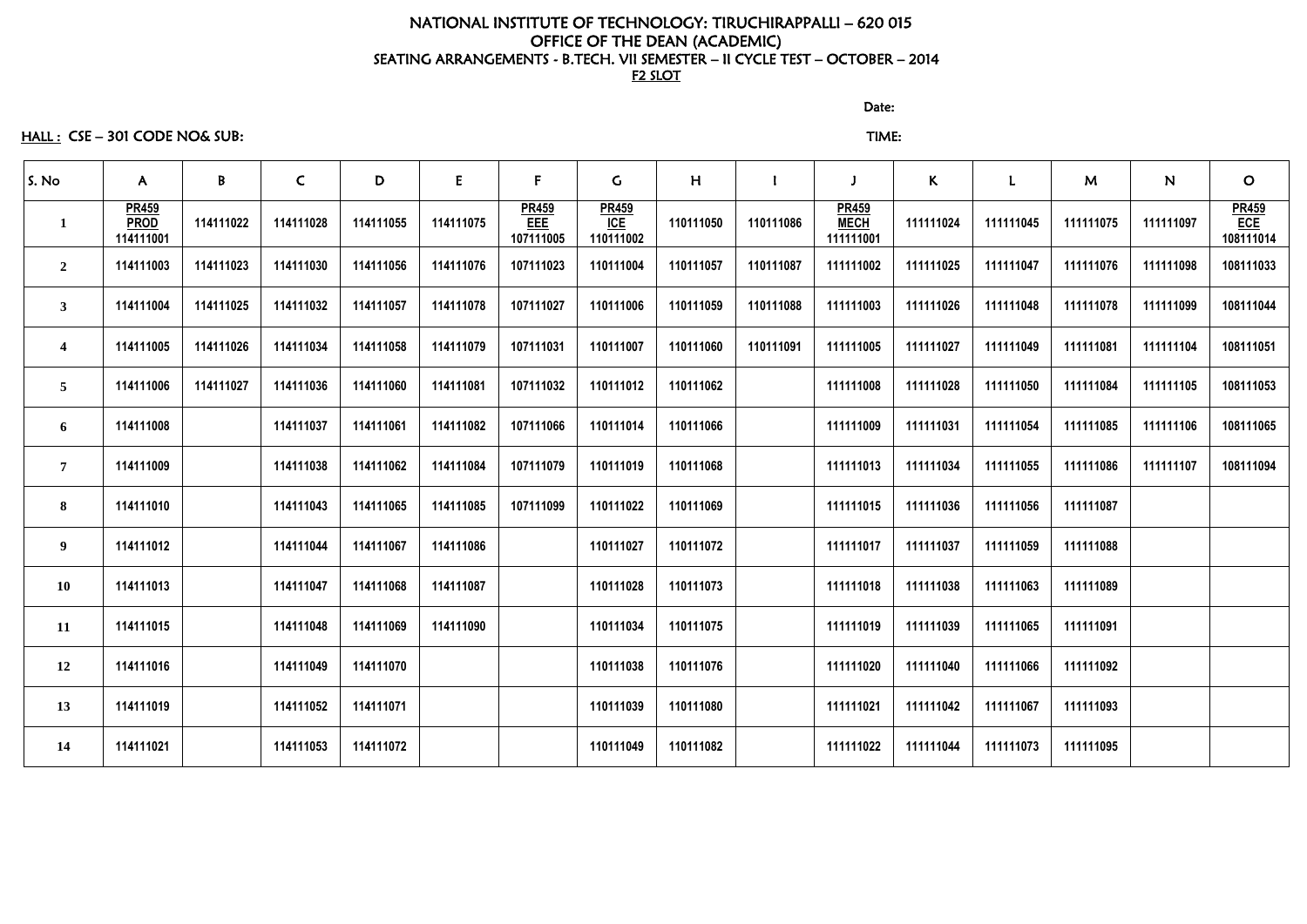HALL : CSE – 301 CODE NO& SUB: TIME:

| S. No                   | $\mathsf{A}$              | B         | $\mathsf{C}$ | D                                | E         | F         | $\mathsf C$                             | H         |           |           | $\mathsf{K}$ | L         | M                                       | N         | $\mathbf O$               |
|-------------------------|---------------------------|-----------|--------------|----------------------------------|-----------|-----------|-----------------------------------------|-----------|-----------|-----------|--------------|-----------|-----------------------------------------|-----------|---------------------------|
| $\mathbf{I}$            | <b>CE457</b><br>103111001 | 103111032 | 103111059    | 103111082                        | 102111015 | 102111035 | <b>HM412</b><br><b>CSE</b><br>106111001 | 106111017 | 106111032 | 106111049 | 106111066    | 106111085 | 106111101                               | 112111027 | EC451<br>EEE<br>107111067 |
| $\overline{2}$          | 103111002                 | 103111037 | 103111060    | 103111085                        | 102111016 | 102111037 | 106111003                               | 106111018 | 106111033 | 106111050 | 106111067    | 106111086 | 106111102                               | 112111028 | 107111092                 |
| $\mathbf{3}$            | 103111003                 | 103111040 | 103111062    | 103111086                        | 102111017 | 102111043 | 106111004                               | 106111019 | 106111034 | 106111051 | 106111069    | 106111087 | 106111103                               | 112111032 | 107111097                 |
| $\overline{\mathbf{4}}$ | 103111004                 | 103111041 | 103111063    | 103111087                        | 102111018 | 102111044 | 106111005                               | 106111020 | 106111036 | 106111053 | 106111071    | 106111088 | 106111104                               | 112111034 | EC451<br>ECE<br>108111004 |
| $5\overline{)}$         | 103111009                 | 103111042 | 103111064    | 103111092                        | 102111021 | 102111047 | 106111006                               | 106111021 | 106111038 | 106111054 | 106111072    | 106111089 | 106111105                               | 112111037 | 108111017                 |
| 6                       | 103111011                 | 103111044 | 103111065    | 103111094                        | 102111022 | 102111050 | 106111007                               | 106111022 | 106111039 | 106111055 | 106111073    | 106111090 | 106111106                               | 112111042 | 108111021                 |
| $\overline{7}$          | 103111014                 | 103111045 | 103111068    | <b>HM412</b><br>CHL<br>102111001 | 102111023 | 102111052 | 106111008                               | 106111024 | 106111040 | 106111056 | 106111074    | 106111091 | 106111107                               | 112111044 | 108111041                 |
| 8                       | 103111015                 | 103111046 | 103111070    | 102111002                        | 102111026 | 102111054 | 106111009                               | 106111025 | 106111041 | 106111057 | 106111075    | 106111092 | <b>HM412</b><br><b>MME</b><br>112110017 | 112111046 | 108111042                 |
| 9                       | 103111016                 | 103111047 | 103111071    | 102111003                        | 102111027 | 102111056 | 106111010                               | 106111026 | 106111042 | 106111058 | 106111076    | 106111093 | 112111002                               | 112111062 | 108111061                 |
| <b>10</b>               | 103111017                 | 103111049 | 103111072    | 102111005                        | 102111028 | 102111057 | 106111012                               | 106111027 | 106111043 | 106111059 | 106111078    | 106111094 | 112111005                               |           | 108111070                 |
| 11                      | 103111018                 | 103111052 | 103111073    | 102111006                        | 102111029 | 102111059 | 106111013                               | 106111028 | 106111044 | 106111061 | 106111079    | 106111095 | 112111006                               |           | 108111077                 |
| 12                      | 103111019                 | 103111054 | 103111074    | 102111011                        | 102111032 | 102111069 | 106111014                               | 106111029 | 106111045 | 106111062 | 106111081    | 106111096 | 112111011                               |           | 108111085                 |
| 13                      | 103111024                 | 103111056 | 103111075    | 102111012                        | 102111033 |           | 106111015                               | 106111030 | 106111046 | 106111064 | 106111083    | 106111098 | 112111016                               |           | 108111092                 |
| 14                      | 103111031                 | 103111057 | 103111081    | 102111014                        | 102111034 |           | 106111016                               | 106111031 | 106111047 | 106111065 | 106111084    | 106111100 | 112111026                               |           |                           |